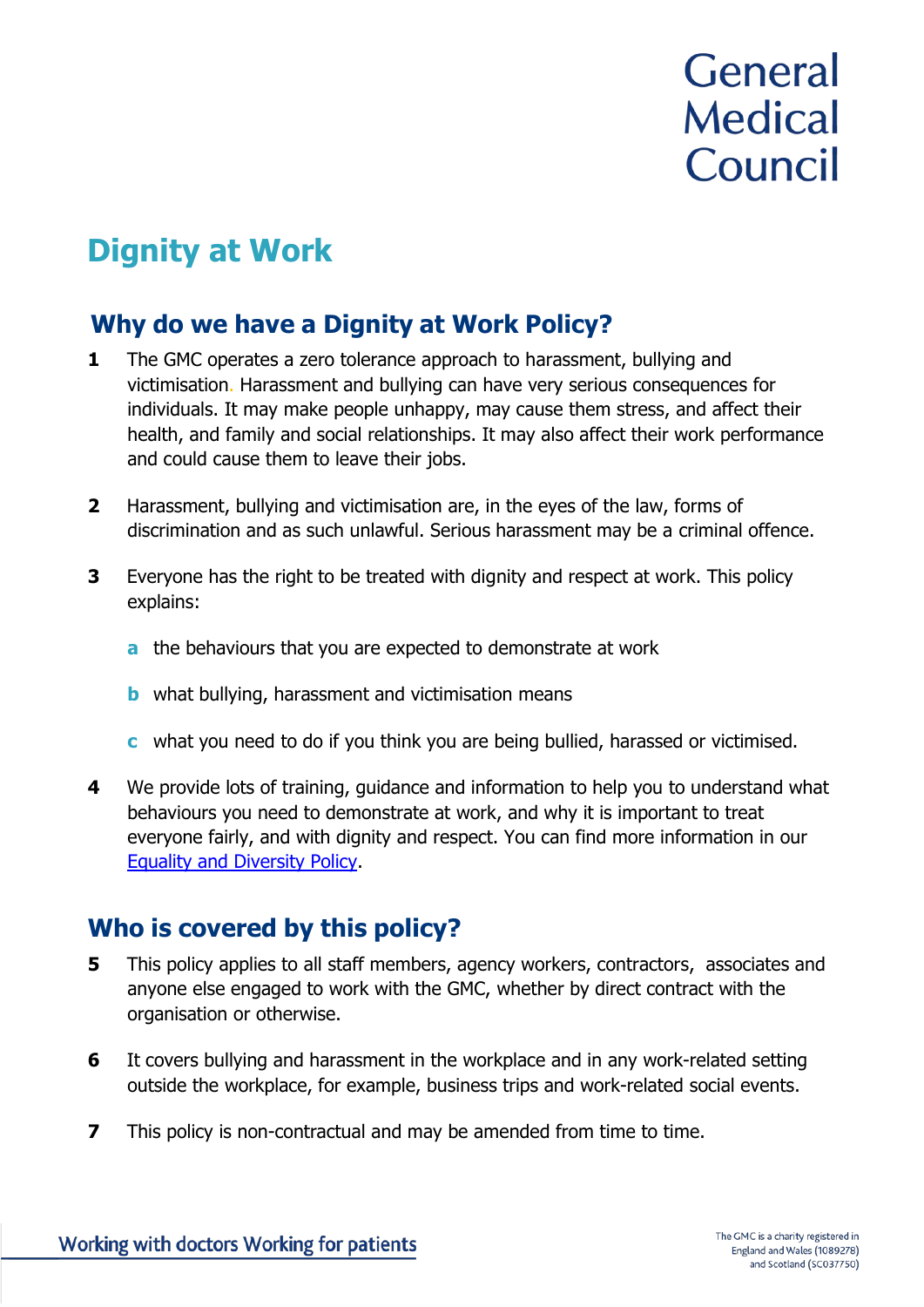## **What is my responsibility?**

- **8** Everyone is responsible for their own behaviour. You should:
	- **a** treat everyone with dignity and respect
	- **b** not bully or harass anyone
	- **c** not victimise or attempt to victimise anyone who has made complaints of discrimination, or provided information to support a complaint
	- **d** report incidents to your manager or Human Resources (HR) if you think they are inappropriate.
- **9** Managers should make sure that staff reporting to them are aware of this policy. If you are a manager, you must take action if you become aware that bullying, harassment or victimisation is happening. It is not acceptable to say that bullying behaviour is part of your management style.

### **What is harassment?**

- **10** Harassment can be any unwanted attention or behaviour due to a protected characteristic that a person finds objectionable or offensive, and which makes them feel threatened or uncomfortable, leading to a loss of dignity or self-respect. It may be persistent or an isolated incident.
- **11** Harassment can take many forms and may include the following, which is not exhaustive:
	- **a** Unnecessary and unwanted physical contact ranging from touching to serious sexual or physical assault.
	- **b** Derogatory or degrading comments relating to a person's 'protected characteristic'.
	- **c** Unwanted non-verbal conduct, including sexually suggestive gestures, staring and leering.
	- **d** Unwelcome sexual advances, propositions or pressure for sexual activity including offensive suggestive remarks, innuendoes or lewd comments and suggestions that sexual favours may result in employment benefit (or that refusal of such suggestions may result in some form of detriment).
	- **e** Continued suggestions for social activity outside the work place after it has been made clear that such suggestions are unwelcome.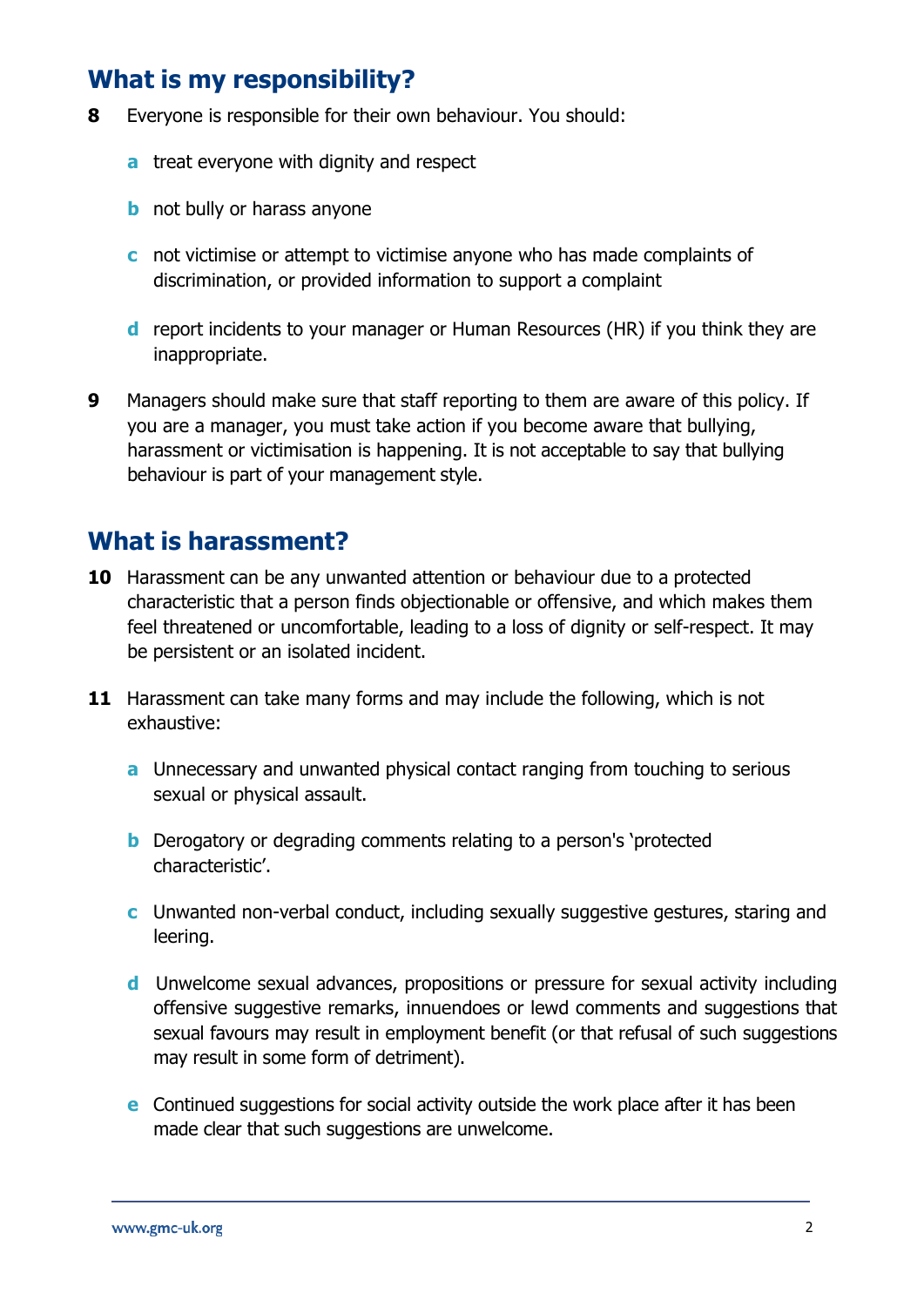- **f** Display, storage or circulation of offensive material (including pictures, objects, written materials or information held on computer).
- **g** Unfair treatment, which might include deliberate exclusion from conversations or events at work, for reasons based on a person's equality characteristic.
- **h** Comments which have the effect of isolating or humiliating a member of staff by reason of their equality characteristic.
- **i** Making gestures that mock a person's equality characteristic.
- **j** Offensive, hostile, intimidating, malicious or insulting behaviour, an abuse or misuse of power which is meant to undermine, humiliate or injure the person on the receiving end.
- **12** Serious forms of harassment could be a criminal offence.

## **What is bullying?**

- **13** Bullying is a more general form of harassment that is not based on race, sex or any other equality characteristic. As with harassment it can be defined as words, actions or other conduct which ridicules, intimidates or threatens and affects individual dignity and well-being. It is generally behaviour that can be identified as a misuse of power.
- **14** People affected by bullying often feel the matter appears trivial or that they may have difficulty in describing it. Bullying behaviour is largely identified not so much by what has actually been done, but rather by the effect that it has on the recipient.
- **15** Examples of bullying could include:
	- **a** Persistently criticising unnecessarily, although legitimate, constructive and fair criticism of an employee's performance or behaviour at work is not bullying.
	- **b** Shouting at colleagues in public or private.
	- **c** Deliberate isolation by ignoring or excluding a person.
	- **d** Withholding information or removing areas of responsibility without justification.
	- **e** Spreading malicious rumours.
	- **f** Blocking leave or training requests without reason.
	- **g** Deliberately setting objectives with impossible deadlines.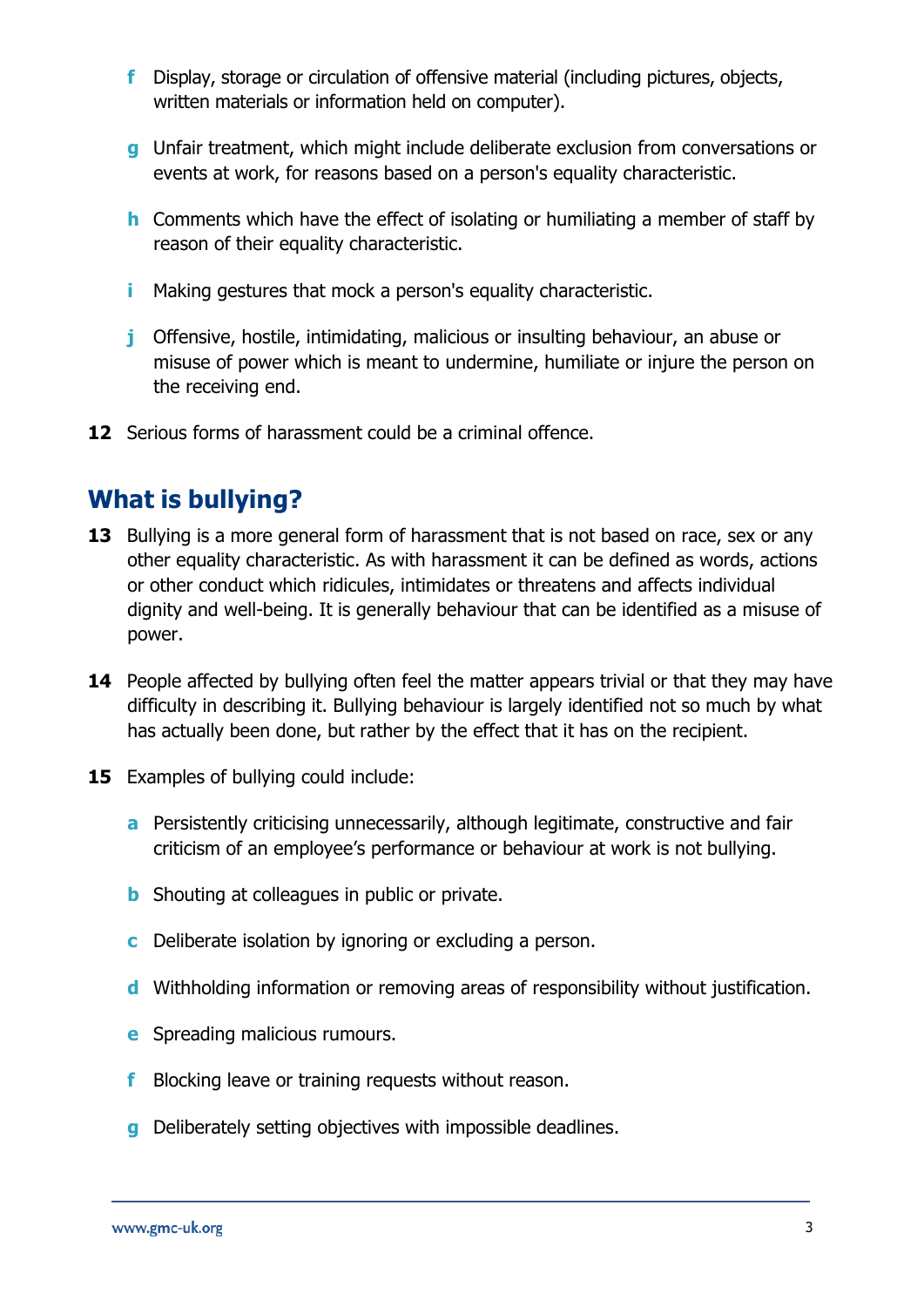- **h** Undermining a person's self-respect by treatment that denigrates, ridicules, intimidates, demeans or is physically abusive.
- **16** Harassment or bullying is not dependent on an intention to cause distress or hurt but is assessed by the impact the behaviour has on the recipient. As a result, it is possible that behaviour that is acceptable to some staff members may cause embarrassment, distress or anxiety to others. Therefore, harassment or bullying relates essentially to the perceptions and feelings of the recipient.
- **17** The terms 'bullying' and 'harassment' are used interchangeably by most people, and many definitions include bullying as a form of harassment.

## **What is the impact of bullying and harassment?**

- **18** The impact of bullying and harassment includes the following:
	- **a** Bullying and harassment may make someone feel anxious and humiliated.
	- **b** People may feel angry and frustrated because they cannot cope.
	- **c** Some people may try to retaliate in some way.
	- **d** Others may become frightened and demotivated.
	- **e** Stress, loss of self-confidence and self-esteem caused by harassment or bullying can lead to job insecurity, illness, absence from work, and even resignation.
	- **f** Almost always job performance is affected and relations in the workplace suffer.

## **What is victimisation?**

**19** Victimisation is treating colleagues less favourably because of action they have taken, for example making a formal complaint about someone or giving evidence against a colleague.

## **I think I'm being bullied / harassed / victimised – what can I do?**

**20** You could firstly try to sort out matters informally. The person may not know that his or her behaviour is unwelcome or upsetting. An informal discussion or even an email may help him or her to understand the effects of his or her behaviour and agree to change it. You can talk in confidence to your manager or HR to get advice on how to handle this informally. If your concerns are about your manager, you should speak to their manager.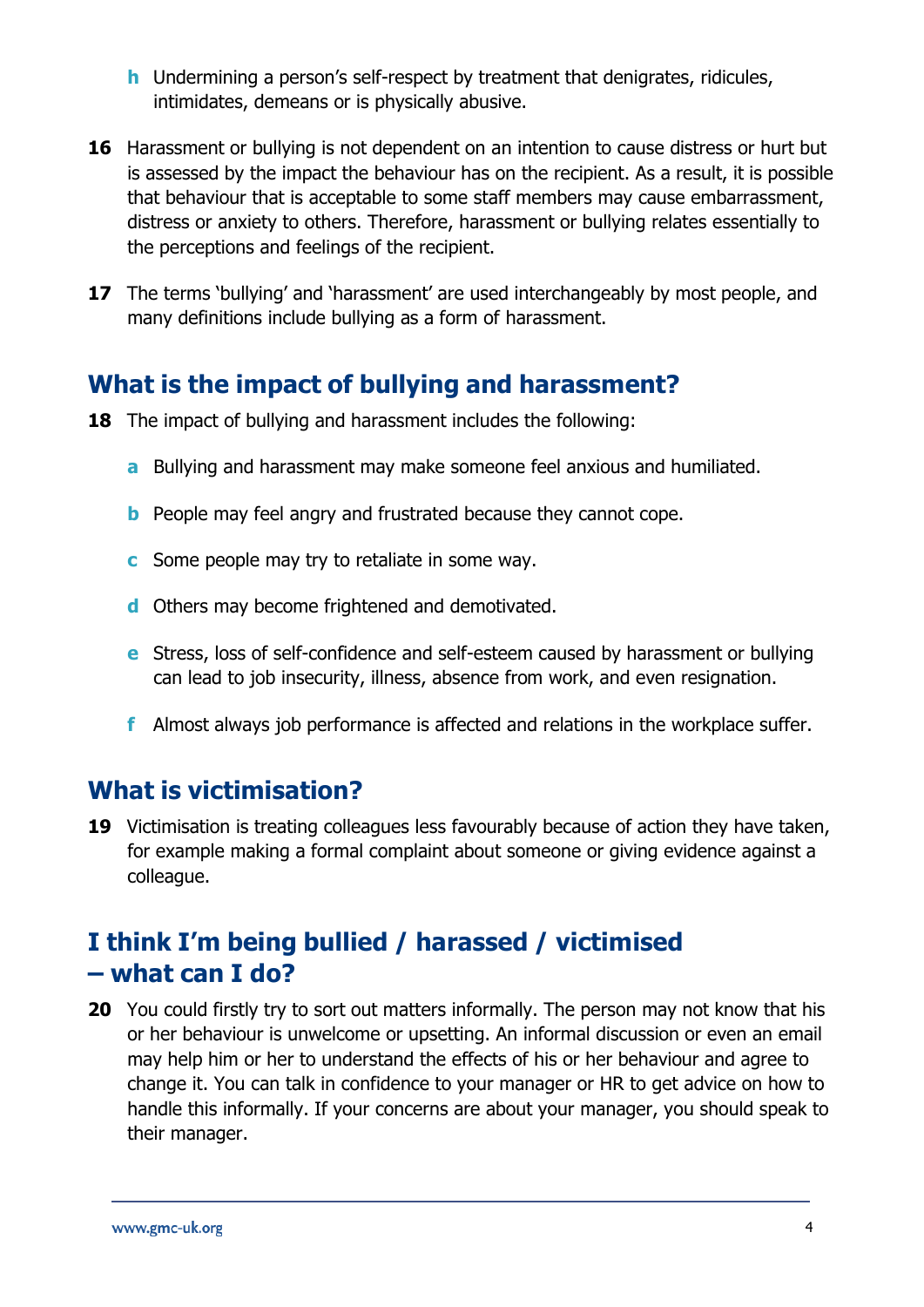- **21** Bullying and harassment are often clear cut. However, sometimes people are unsure as to whether the behaviour is unacceptable. If this applies to you there are a number of things to consider, including:
	- **a** Has there been a change of management or organisational style to which you just need time to adjust – perhaps because you have a new manager or work requirements?
	- **b** Can you talk over your worries with HR, your manager, staff forum representative or colleagues?
	- **c** Can you agree with your manager changes to ways of working that will make it easier for you to cope?
	- **d** Keep a log of all incidents records of dates, times, any witnesses, your feelings, and copies of anything that you feel is relevant, for example, emails.

## **I've tried to handle the situation informally but this hasn't worked. What should I do?**

- **22** If you have not been able to resolve matters informally, or the situation is too serious to be dealt with informally, you can raise a grievance by using our [Grievance](http://intranet/cps/rde/xchg/SID-DFC5C2A1-AE9F1263/dev_intranet/hs.xsl/386.htm) [Procedure.](http://intranet/cps/rde/xchg/SID-DFC5C2A1-AE9F1263/dev_intranet/hs.xsl/386.htm)
- **23** Your grievance must be in relation to an event, or series of events that has occurred in the previous three months. We may apply discretion on timescales in some circumstances.

## **What happens when I raise a grievance?**

- **24** The grievance policy sets out the process we will follow to ensure that your concerns are addressed fairly and consistently and as quickly as possible.
- **25** Your concerns will be investigated. This may involve talking to you further about your grievance and to other members of staff who were witnesses, or who are involved in the grievance.
- **26** Once the investigation is complete, a senior manager will meet with you to discuss your grievance and will provide you with a formal response in writing.
- **27** Where a grievance is upheld and involves the action of a GMC employee, this may result in a disciplinary process for that individual, which could lead to dismissal in serious or repeated cases.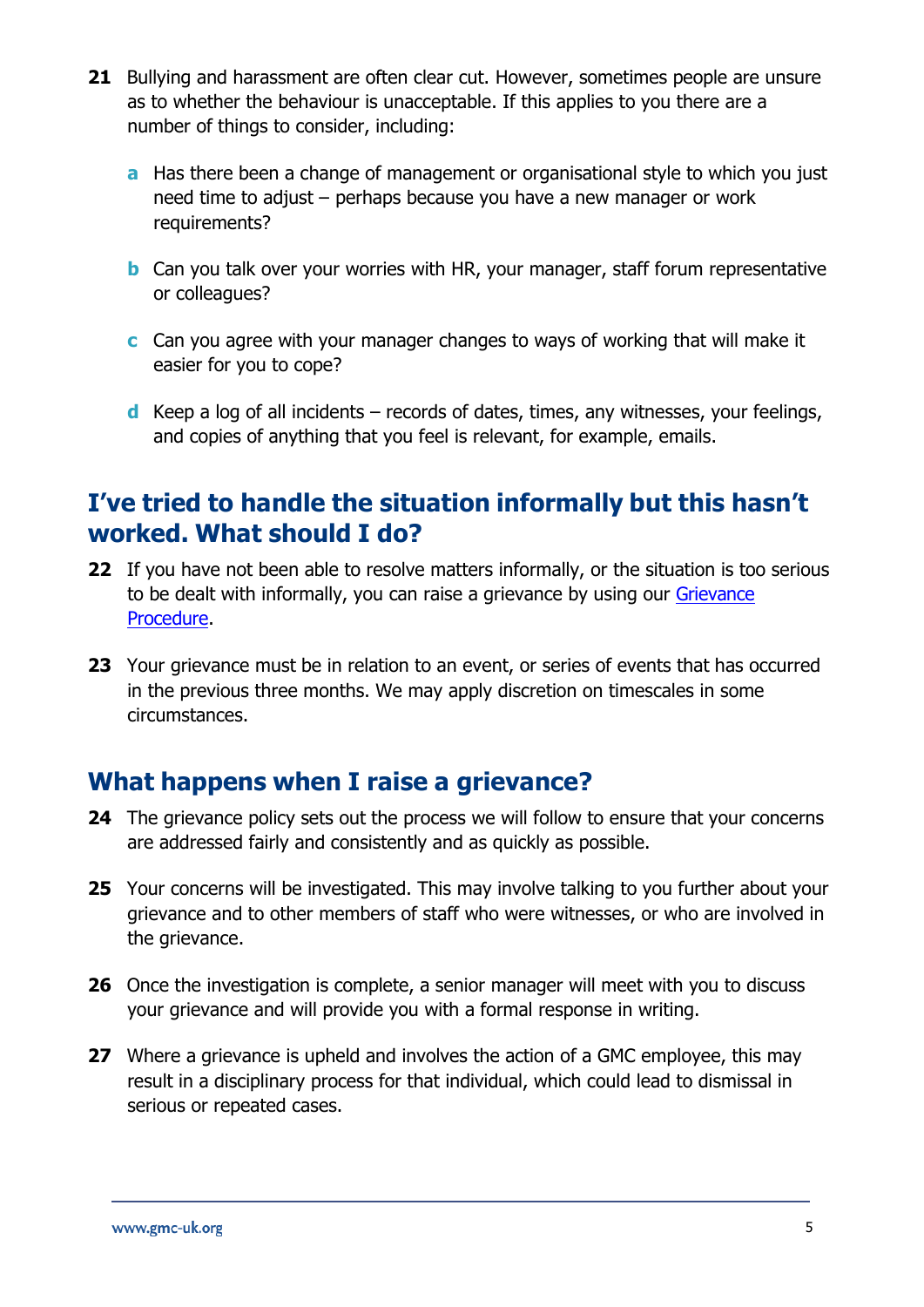## **Can I raise a concern about harassment from doctors or members of the public?**

- **28** Everyone has the right to be treated with dignity and respect and we are clear that such standards should extend to relationships with customers and other contacts that staff come into contact with. If you experience racist, sexual or other offensive treatment when you are dealing with doctors or members of the public, you should speak to your manager, who will support you in line with the [Threatening](http://intranet/cps/rde/xchg/SID-BC3ABCDF-F9737832/dev_intranet/hs.xsl/5444.htm) Behaviour at [Work Policy.](http://intranet/cps/rde/xchg/SID-BC3ABCDF-F9737832/dev_intranet/hs.xsl/5444.htm)
- **29** If the behaviour against you is a criminal offence, we will take the necessary action.

Last updated March 2019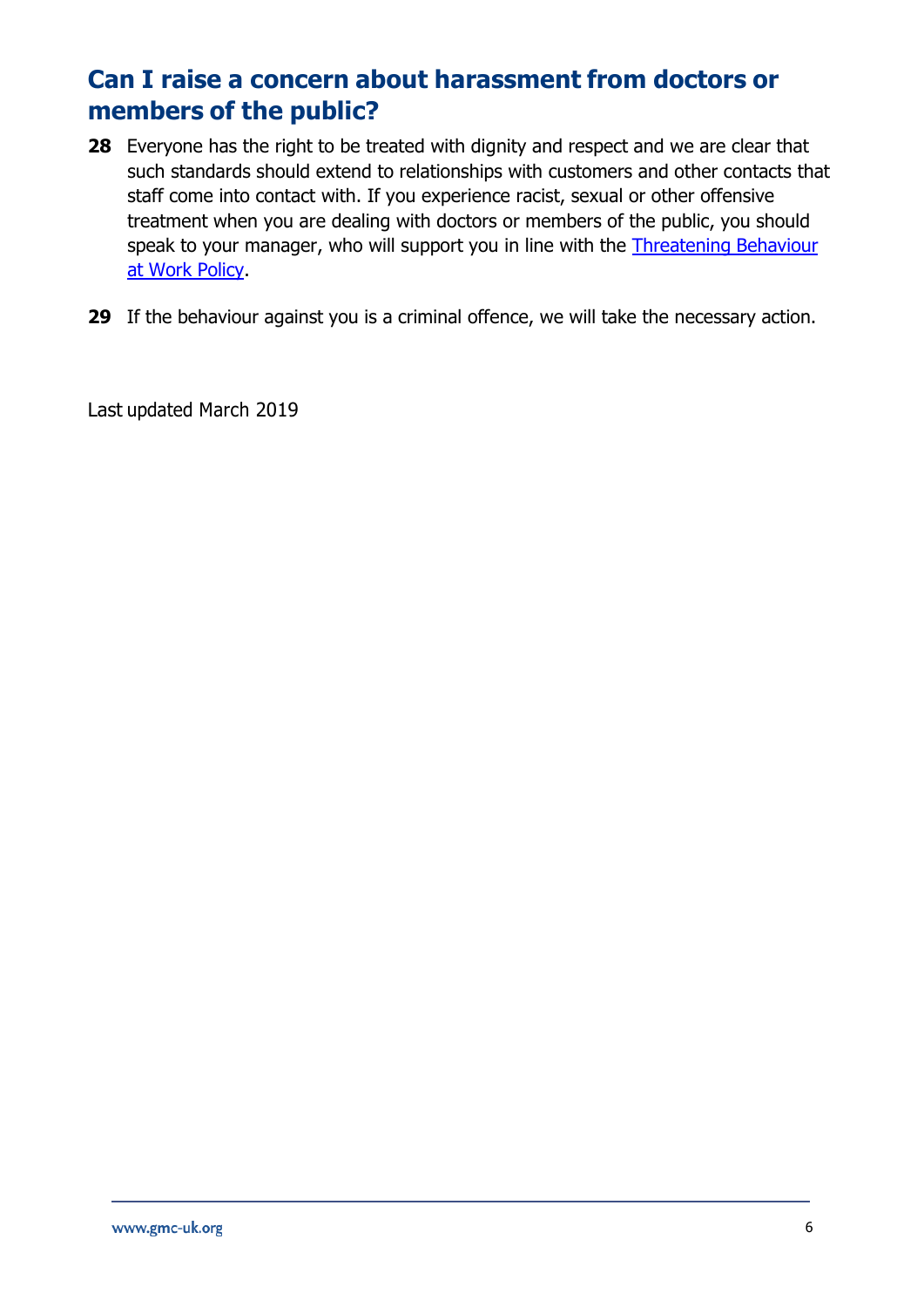# General **Medical** Council

## **Annex A**

## **Forms of harassment, bullying and victimisation**

This annex provides some examples of harassment, bullying and victimisation.

#### **Sex**

- Unwelcome sexual advances, propositions and demands for sexual favours, (and worsening of behaviour if a sexual advance is rejected), and unsolicited/unwanted gifts.
- Unwanted or derogatory comments about clothing or appearance.
- 'Leering' and suggestive gestures and remarks.
- **■** Displaying offensive material, such as pornographic pictures, page-three type pinups or calendars, including circulating such material in emails.
- **■** Inappropriate physical contact, for example, invading someone's personal space and unnecessary touching, through to sexual assault and rape (although rape is defined as a separate criminal offence).

### **Race**

- Refusing to work with someone or deliberately isolating them because of their race, colour, nationality or ethnic origin.
- Displaying racially offensive material including graffiti.
- Racist jokes, banter, insinuations, gestures, insults and taunts.
- Unfair work allocation on the basis of someone's ethnicity.
- Verbal and physical abuse/attacks on individuals because of their race, colour, nationality or ethnic origin.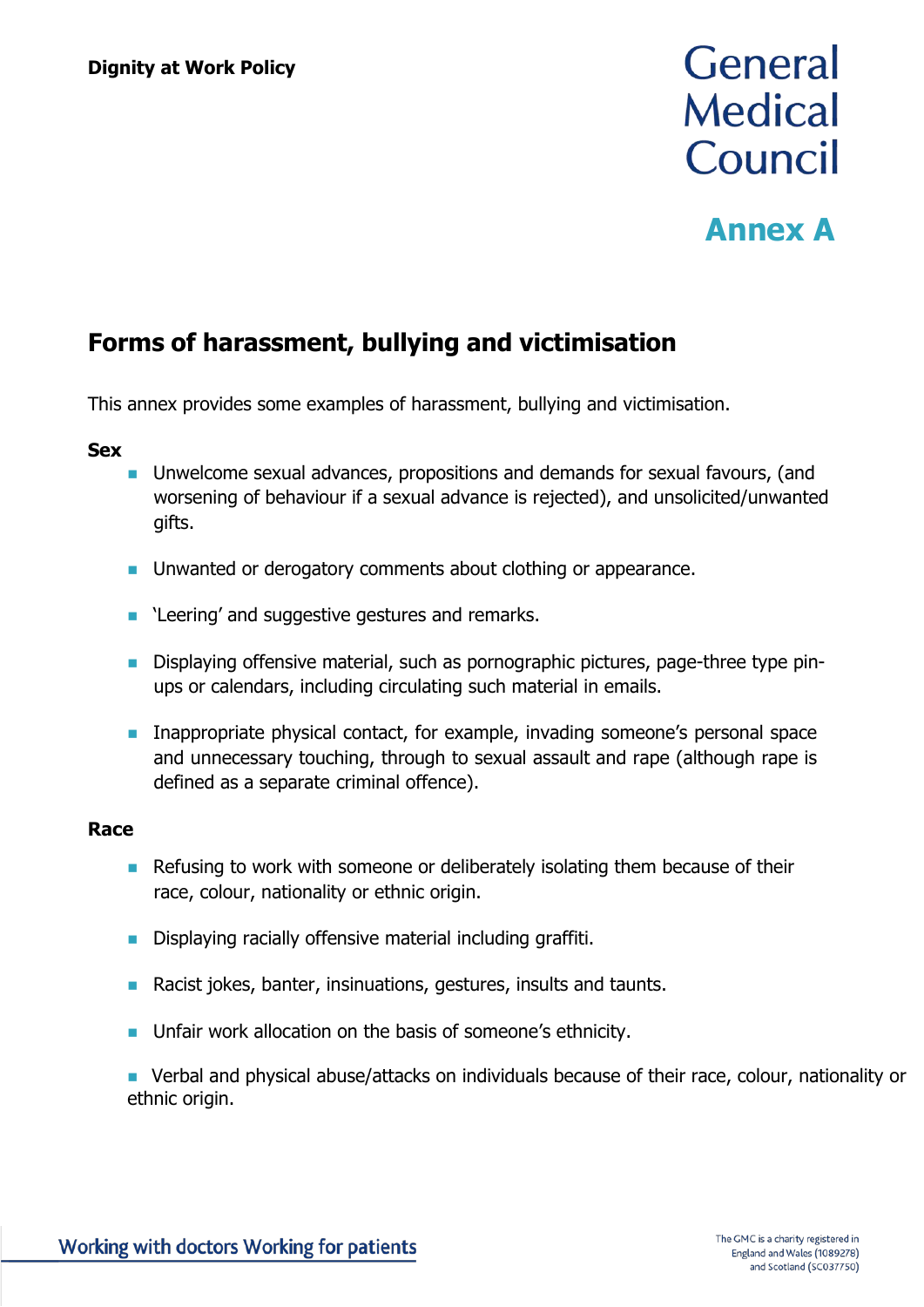### **Disability**

- Asking intimate questions about an individual's impairment such as how it occurred and what it is like to be disabled.
- Name calling, jokes, taunts, and use of offensive language.
- Inappropriate jokes and actions such as hiding / moving someone's impairment aid.
- Assuming that a person's disability means that the individual is inferior.
- Speaking to a disabled person's colleagues rather than the person with the disability.
- Creating barriers that may mean that disabled colleagues are excluded from workplace events and social activities.

#### **Religion / belief**

- Mocking or deriding someone's religion or beliefs.
- Stereotyping a particular religion or belief, or making assumptions about lifestyles or interests.
- **EXP** Arranging meetings or events that may exclude people because of religious observance, for example, arranging a team lunch when you know a team member is fasting at Ramadan.
- Displaying images in the workplace which may be offensive to others.
- Making unwanted comments about how someone dresses in accordance with their beliefs.

### **Sexual orientation**

Common forms of harassment on the grounds of sexual orientation include:

- Homophobic or bi-phobic comments, 'jokes' and name-calling.
- Verbal or physical abuse or intimidation.
- Sharing homophobic or bi-phobic materials.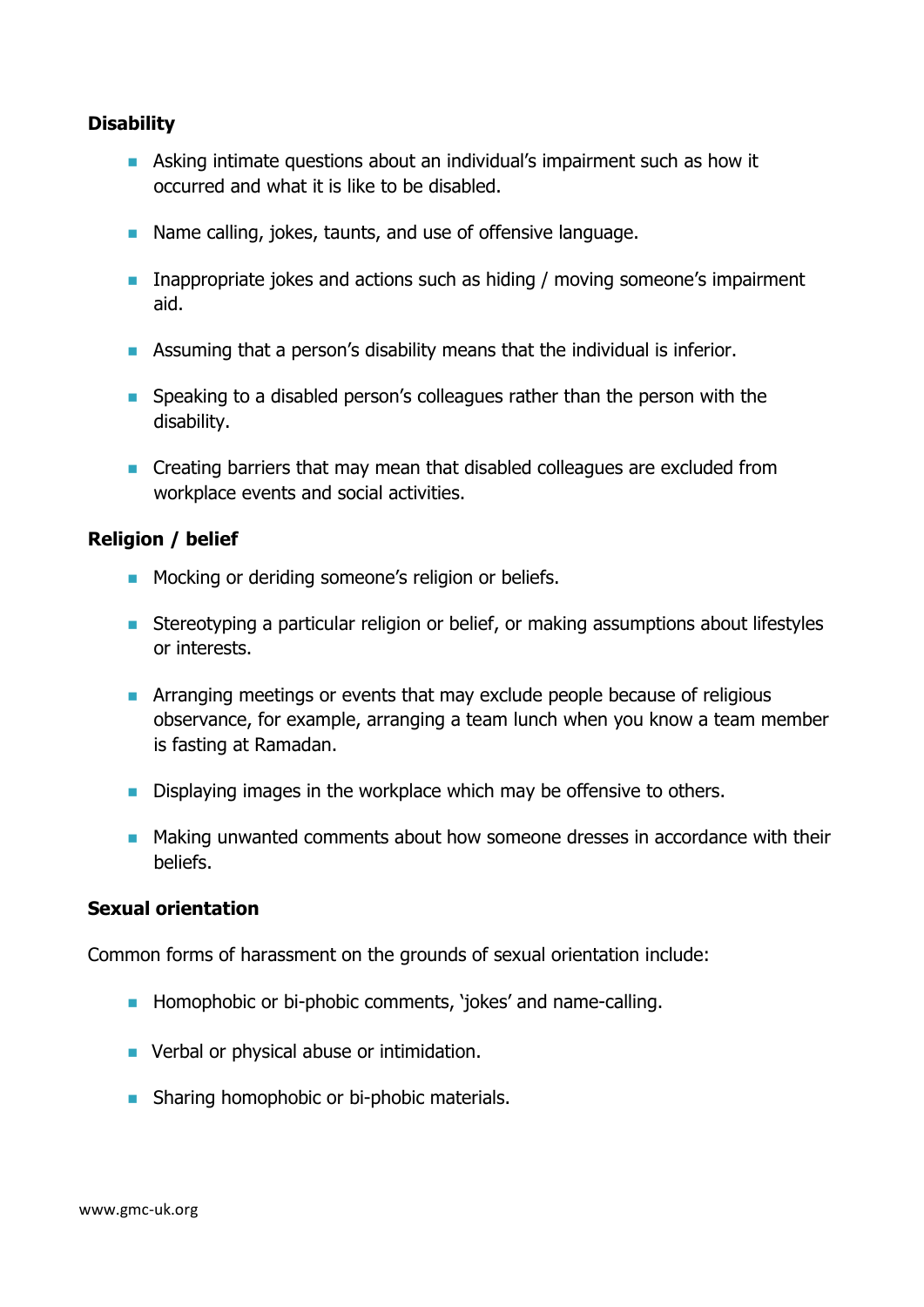- Making repeated references to a person's sexual orientation without any justification for doing so.
- Outing a person as lesbian, gay or bisexual, without their consent or spreading rumours.
- Excluding a person from conversation and activities, for example, excluding a same sex partner when opposite sex partners are included.
- Intrusive questioning or making assumptions about lifestyle or interests including an individual's personal or sex life

### **Gender reassignment/or gender identity (including non-binary)**

- Transphobic comments, 'jokes' and name-calling.
- Verbal or physical abuse or intimidation.
- Refusing to treat a person as of their new gender when they transition.
- Making comments about someone who has identified as non-binary, for example criticising their choice of clothing preferences.
- Failing to address a person by their preferred name and correct gender pronouns.
- Denying people access to the appropriate single sex facilities.
- Outing a person as transgender without their consent or spreading rumours (this is considered a criminal offence), or intrusive questioning.
- Excluding a person from conversation and activities.
- Sexual harassment.

### **Age**

- Making fun of someone based on their age.
- Questioning someone's ability because of their age.
- Making assumptions about lifestyle or interests.
- Not providing training or development opportunities.